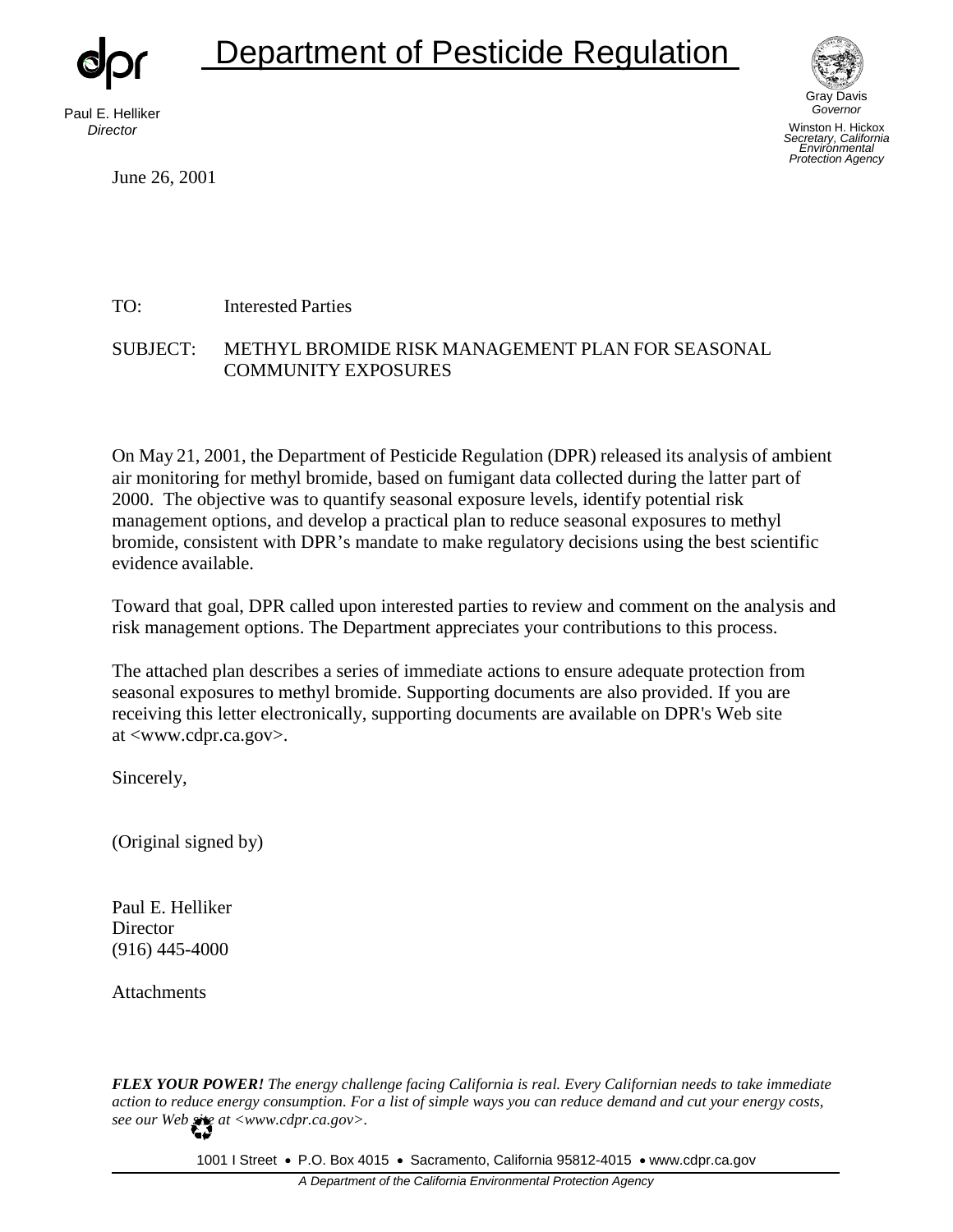

## Department of Pesticide Regulation



*Governor* Winston H. Hickox *Secretary, California Environmental Protection Agency*

## **Methyl Bromide Risk Management Plan for Seasonal Community Exposures**  *June 2001*

#### **Summary:**

After an in-depth staff analysis of methyl bromide monitoring and toxicology data and a review of comments on these data submitted by a number of interested parties, the Director of the Department of Pesticide Regulation (DPR) announces the following findings:

- **\*** Levels of methyl bromide detected in monitoring studies, while higher than DPR's seasonal reference concentration (.001 to .002 parts per million, that is, 1 to 2 parts per billion), are not at levels that pose an immediate health concern. However, DPR believes exposure levels over the long term should be reduced, and we should pursue measures to achieve the health goal.
- **\*** The correlation analysis of pesticide use and air concentrations is sound. The analysis points to only a few townships where methyl bromide use is both extensive and extended enough that ambient air levels may exceed the seasonal reference concentration. For example, in 1999, out of the 458 townships in the State where methyl bromide was used, only 17 met the high, extended-use criteria. Preliminary data show that in 2000, only 13 townships were in the high, extended-use category. (A township is a geographically defined area six-by-six-miles square.) We also understand that the primary areas of concern will be smaller than a township area.
- **\*** New regulations implemented this year have dramatically altered methyl bromide use practices. Among other things, they have lengthened the application season. Use restrictions are expected to reduce the amount of methyl bromide applied on any given day and, therefore, lessen seasonal exposure concerns.
- **\*** Federal law has reduced the supply of methyl bromide by 30 percent compared to last year, and 50 percent since 1999, raising application costs significantly.
- **\*** At the same time, new alternative fumigants have become available to farmers and arebeing increasingly used.
- **\*** Use of methyl bromide appears to be declining significantly in California, based on preliminary use reporting data from the 2000 season.

*FLEX YOUR POWER! The energy challenge facing California is real. Every Californian needs to take immediate action to reduce energy consumption. For a list of simple ways you can reduce demand and cut your energy costs, see our Web site a[t <www.cdpr.ca.gov>](http://www.cdpr.ca.gov/).* 

1001 I Street • P.O. Box 4015 • Sacramento, California 95812-4015 • [www.cdpr.ca.gov](http://www.cdpr.ca.gov/)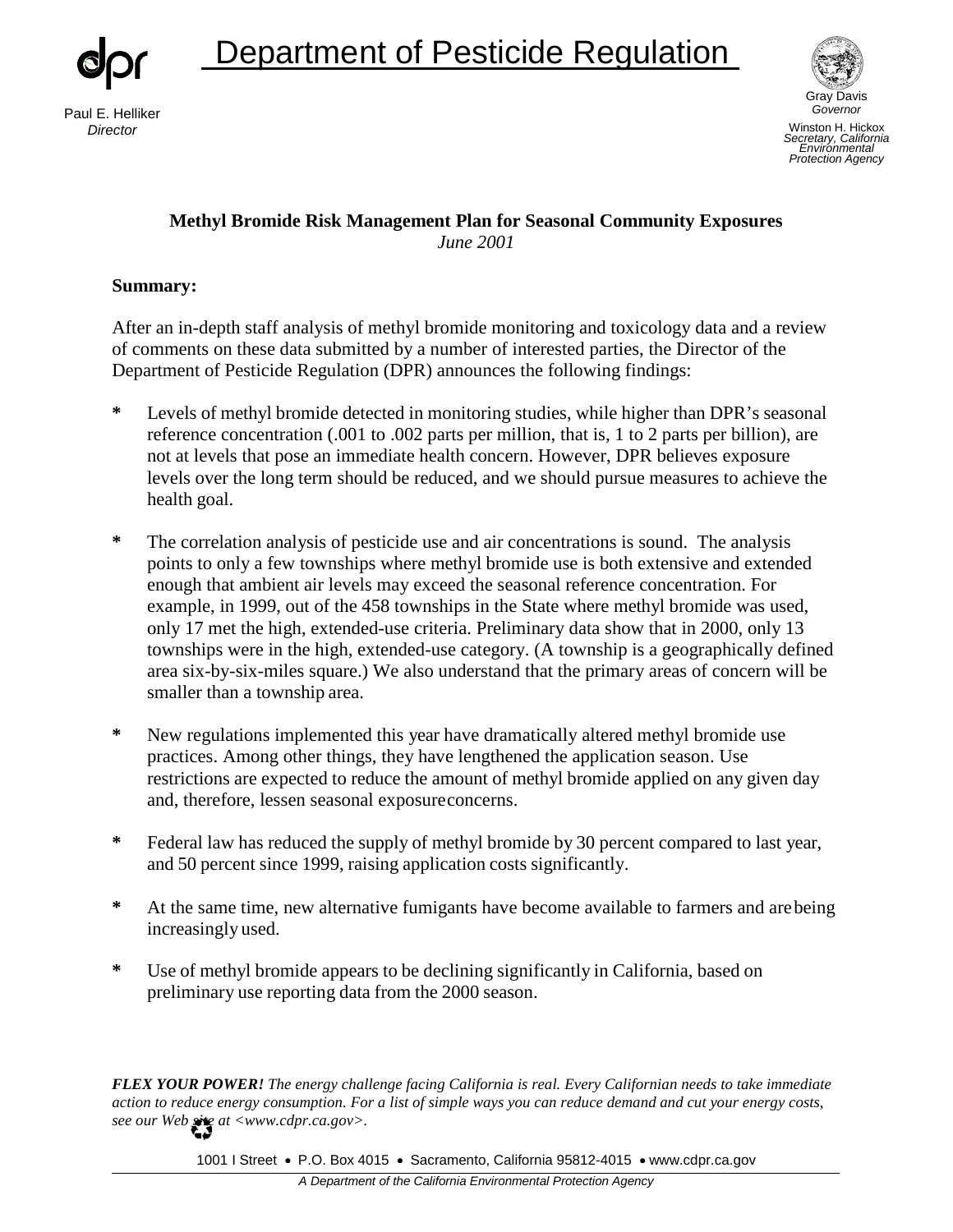In response to these findings, DPR is taking a series of actions to ensure adequate protection from seasonal exposures to methyl bromide. These measures will also provide a mechanism for additional controls, if necessary. This multifaceted approach to dealing with a complex issue has several elements:

- **\*** DPR is initiating a focused program this season with the county agricultural commissioners (CACs) and growers to reduce methyl bromide seasonal exposure in historically high-use areas.
- **\*** DPR is also requiring the registrants to conduct air monitoring in areas of highest seasonal methyl bromide use in California, which will allow DPR to complete a broader evaluation of community exposures.
- **\*** DPR will, in collaboration with the State Air Resources Board (ARB), conduct an air monitoring study similar to that which the two agencies conducted in 2000.
- **\*** DPR scientists will use the monitoring and other data to assess the impact of the new regulations on methyl bromide emissions and validate the correlation established between methyl bromide use and ambient air levels.
- **\*** CACs, in cooperation with DPR field staff, have embarked on a comprehensive program to educate methyl bromide users on the complexities of the new regulations to ensure they are fully and effectively carried out.
- **\*** DPR will work with CACs, growers, industry, and other interested parties to develop a methyl bromide phaseout transition strategy.

DPR will evaluate the results of these measures and impose additional regulatory controls if necessary. This has been DPR's programmatic and philosophical approach since it began tightening restrictions on methyl bromide use in 1992.

## **BACKGROUND:**

Methyl bromide is a fumigant used to treat soil before planting, and most of the methyl bromide used in California is for this purpose. Methyl bromide is also used to protect harvested crops from pest damage during storage and transportation. In addition, it is used for eradication of wood-destroying pests in homes and other structures, and to control pests in mills, ships, railroad cars, and other transportation vehicles.

Most uses of methyl bromide are being phased out under an international treaty designed to protect the ozone layer. (Methyl bromide has been classified as an ozone depleter.) Under the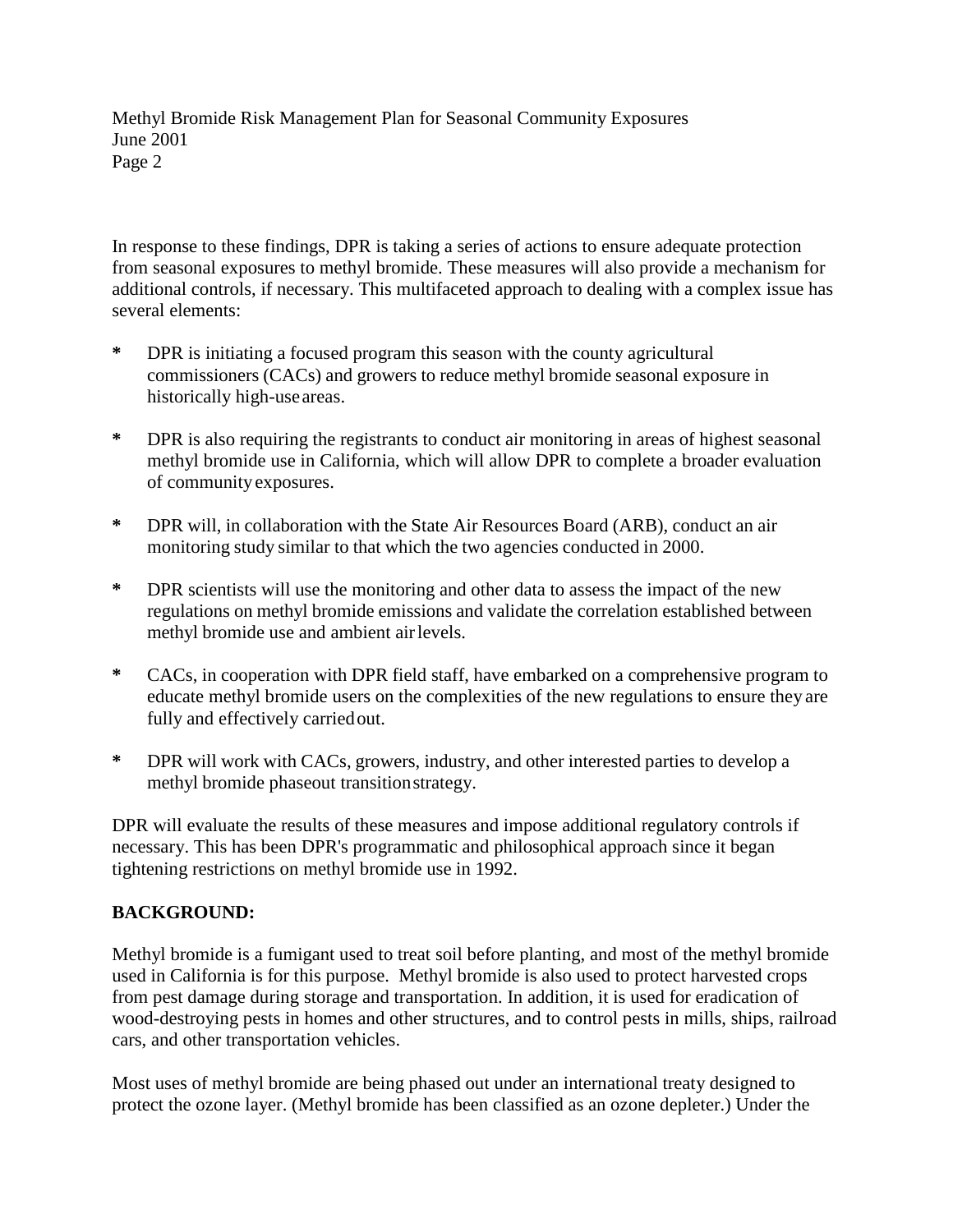Federal Clean Air Act, all production and importation of methyl bromide must end in the U.S. by January 1, 2005. (This parallels a similar phaseout in the world's developed nations. The deadline for phaseout in undeveloped nations is 2015. More information on the international and national phaseouts is available on the U.S. Environmental Protection Agency's "Methyl Bromide Phaseout Web Site" [<http://www.epa.gov/ozone/mbr/>.](http://www.epa.gov/ozone/mbr/) The exceptions to the phaseout are preshipment and quarantine uses, with other "critical use exemptions" yet to be defined. The Clean Air Act also has mandated interim supply reductions: 25 percent in 1999, 50 percent in 2001, and a 70 percent cut in 2003. Diminishing supplies have already doubled the price of methyl bromide for California farmers, according to the University of California (UC), and have made the use of the fumigant on many low-value crops uneconomical. (See the May-June 2001 issue of *California Agriculture* magazine, available online at [<http://danr.ucop.edu/calag>](http://danr.ucop.edu/calag).)

## **DISCUSSION:**

Prompted by toxicology concerns, DPR has been tightening restrictions on methyl bromide since 1992 to ensure the protection of methyl bromide workers and of persons near methyl bromide agricultural and structural fumigations. In January 2001, regulations went into effect that placed mandatory restrictions on field fumigations with methyl bromide. The regulations were designed to protect the public from potentially excessive, acute (short-term) exposures to methyl bromide. DPR's risk assessment addressed these exposures with well-defined and well-supported scientific analysis of the toxicology that was validated in a peer review by a special subcommittee of the National Academy of Sciences (NAS). The risk assessment and a link to the National Academy of Sciences' peer review may be found on DPR's Web site at the following address: [<www.cdpr.ca.gov/docs/dprdocs/methbrom/mb\\_main.htm>.](http://www.cdpr.ca.gov/docs/dprdocs/methbrom/mb_main.htm) More problematic and complex are the methods used to determine the longer-term, seasonal exposure levels to workers in field and commodity chamber fumigations, and to persons living or working nearby.

Monitoring was conducted during the 2000 methyl bromide use season to measure ambient air concentrations and ascertain whether they posed a threat to public health. (See Appendix A for the monitoring summary, and Appendix B for risk evaluation.) Data showed that short-term levels were well within acceptable ranges. However, data also indicated that ambient concentrations in a few locations exceeded DPR's target exposure levels for seasonal (six- to eight-week) exposures, although the levels are well below those considered to pose an immediate health concern.

In a May 21, 2001, letter to interested parties, DPR presented a preliminary analysis of methyl bromide monitoring data, as well as several possible risk management options designed to reduce levels of methyl bromide in ambient air. DPR also sought and received comments from interested parties on the analysis and the options presented. Simultaneously, DPR scientists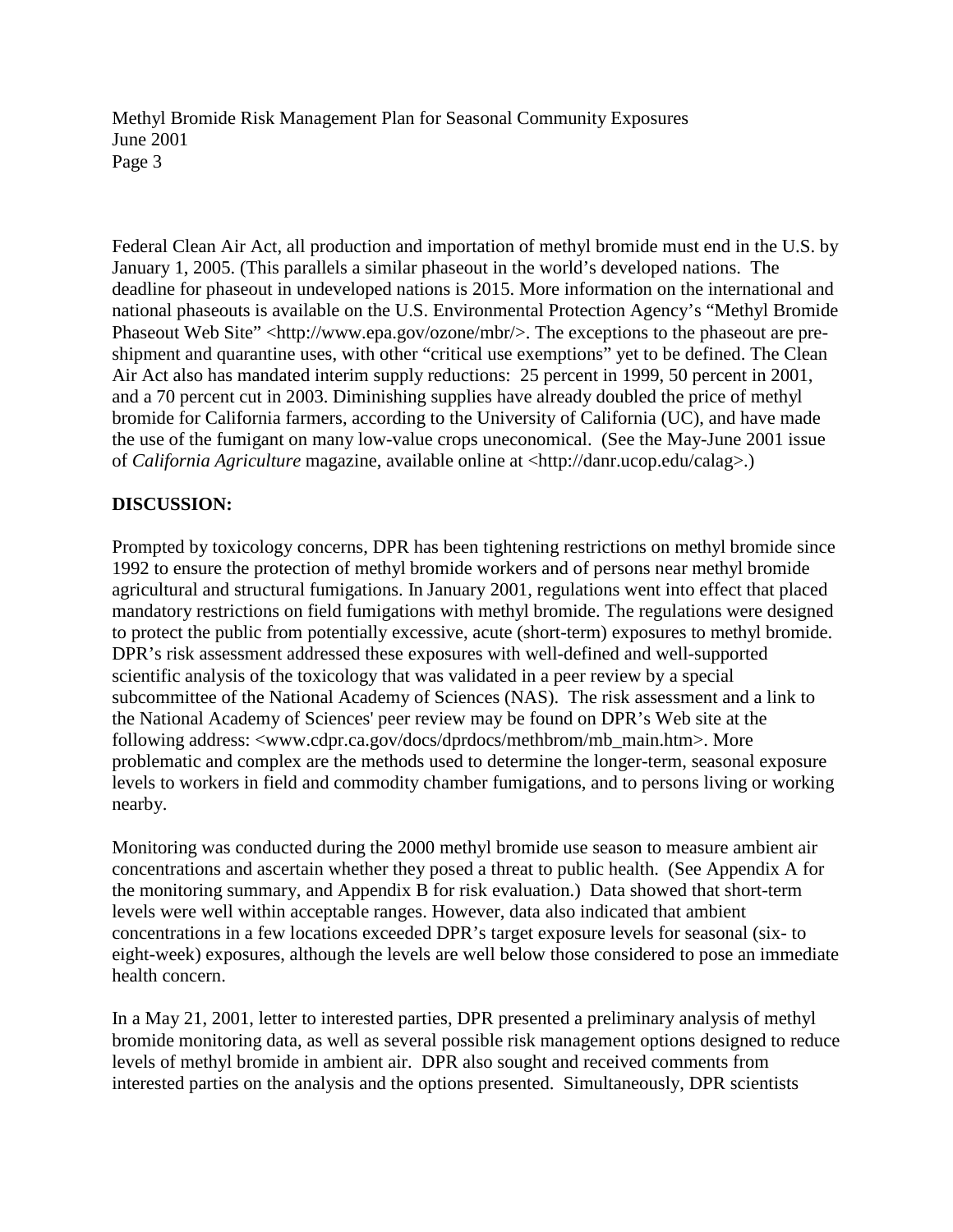continued their analysis of the data and the feasibility of employing the various risk management options. (See Appendix C for the revised analysis, including improved modeling results.)

DPR's analysis led to these key points:

- **\*** Several factors are at work that are both reducing how much methyl bromide is used and the way it is used, confounding an already complicated decisionmaking process.
- **\*** In the 2000 monitoring study, methyl bromide was detected in ambient air above the seasonal reference concentration at a few sites, but still was well below levels of health concern. As such, the detections did not warrant immediate regulatory action.
- **\*** Although methyl bromide is used throughout the State, there are a limited number of areas where it is used in relatively large amounts on a seasonal basis (that is, over a three-month period).
- **\*** To reduce ambient air levels, the focus must be on changing the variables of pounds used/in a given area/over a given interval. DPR will seek to achieve the seasonal reference concentration, but will need to work locally (focusing on one-square-mile sections within townships) on practical solutions.
- **\*** DPR and the CACs are implementing new methyl bromide regulations this year. The use practices mandated in the regulations are expected not only to reduce the amount of land that can be fumigated, but also reduce the amount of methyl bromide that can be used on any given day, thus reducing average exposures.
- **\*** As supplies of methyl bromide have been restricted by law and the price has increased, new alternatives have been registered and growers are increasingly turning to them (according to industry reports, confirmed anecdotally by the CACs).

## **DPR Response to Findings and Analysis:**

- \* Additional air monitoring will be conducted both by the State and by registrants, focusing on areas of highest use.
- **\*** During the 2001 season, DPR, CACs, and the strawberry industry will initiate a focused effort to reduce methyl bromide use in historically high-use areas, and develop strategy to accelerate the introduction of methyl bromide alternatives.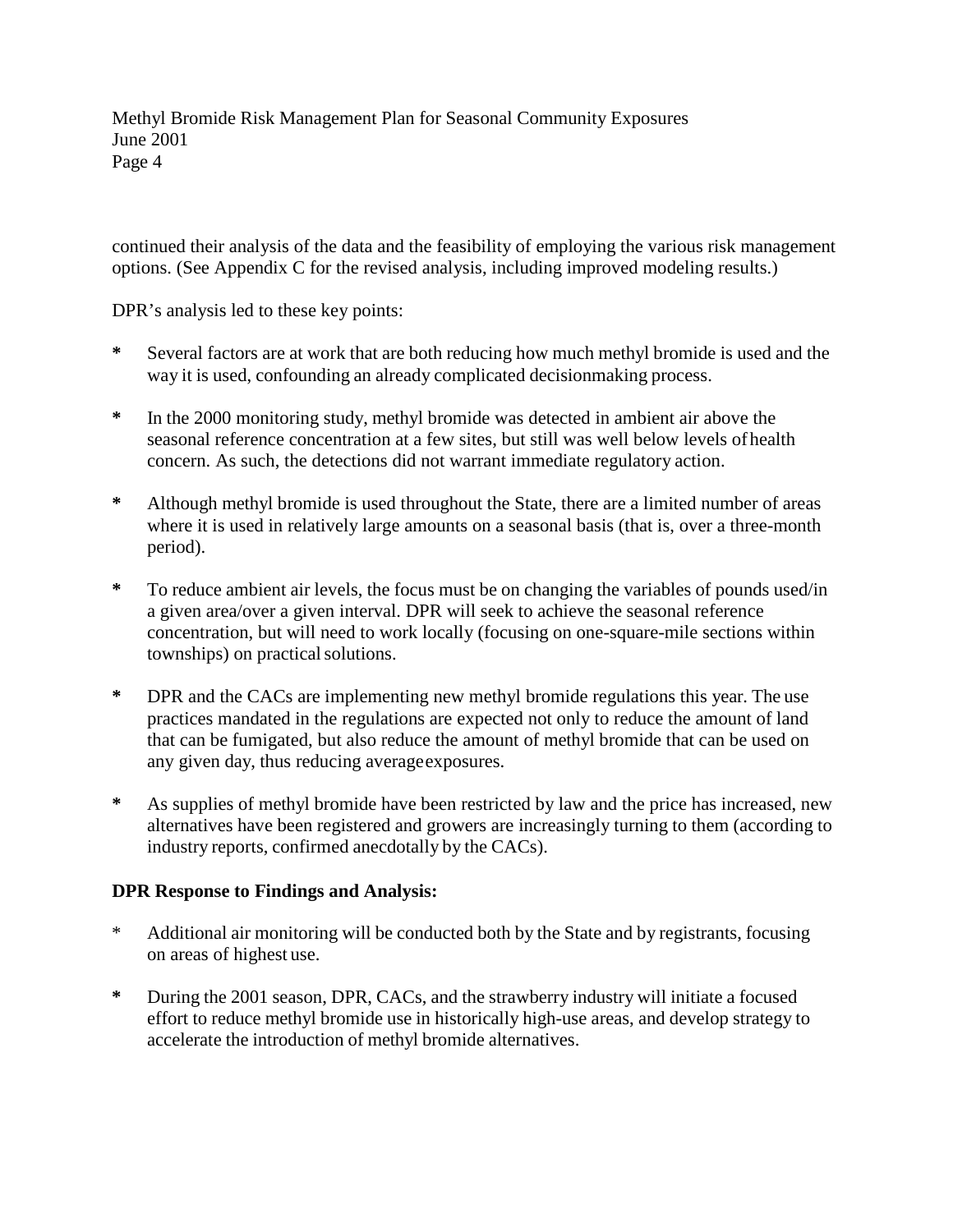#### **SCOPE OF CONCERNS:**

#### *Methyl Bromide Use Patterns:*

Although methyl bromide is used throughout the State, in only a few relatively small regions is methyl bromide use both extensive and extended enough that ambient air levels may exceed the interim reference concentration (greater than 20,000 pounds per month in a township on a seasonal basis of three consecutive months or more). (See Appendix C for details of computation.)

Pesticide use reporting data analyzed for 1999 disclosed 17 townships that met these criteria. These townships, in eight counties, were a small fraction of the 458 townships in 45 counties in which methyl bromide was reported used in 1999.

These 17 townships accounted for more than 50 percent of the methyl bromide used in the State in 1999 during the peak application season of July through September, and a third of the State's methyl bromide use for the year (5 million pounds of the total 15.4 million pounds used). There were six townships in the Monterey/Santa Cruz area, four in Ventura County, two in Santa Barbara County, two in Kern County, one in Sutter County, and one in Orange County where this high, extended-use occurred during the summer and into fall. In all but Sutter and Kern counties, methyl bromide use was on land to be planted with strawberries. In Kern County, use was on land to be planted in flower crops, and in Sutter County, on land to be planted with fruit trees. In addition, there was one township in Riverside County that met the high, extended-use criteria, with the highest methyl bromide use in November, December, and January, on land to be planted in peppers and melons.

DPR also conducted an analysis of use reporting data for 2000. (The 2000 use reporting data used for this analysis must be considered very preliminary and is subject to change after errorchecking programs are run.) Total use of methyl bromide declined by a third in 2000, according to these preliminary estimates, to 10.4 million pounds. Thirteen townships in 2000 met the 20,000-pound, three-month criteria: one each in Kern, Merced, Orange, and Santa Barbara counties; six in the Monterey/Santa Cruz area; and three in Ventura. There were 415 townships in 41 counties in which methyl bromide was reported used in 2000. The 13 townships accounted for about half the State's methyl bromide use from July through September, and a third of the State's overall use of methyl bromide in 2000.

DPR has concluded, therefore, that statewide regulations are not appropriate at this time for dealing with these localized use patterns. A more productive approach would be to focus on high-use areas where the greatest impact can be made. DPR will pursue a targeted strategy that facilitates transition to alternative pest management systems in a controlled and predictable manner, in areas of highest extended use.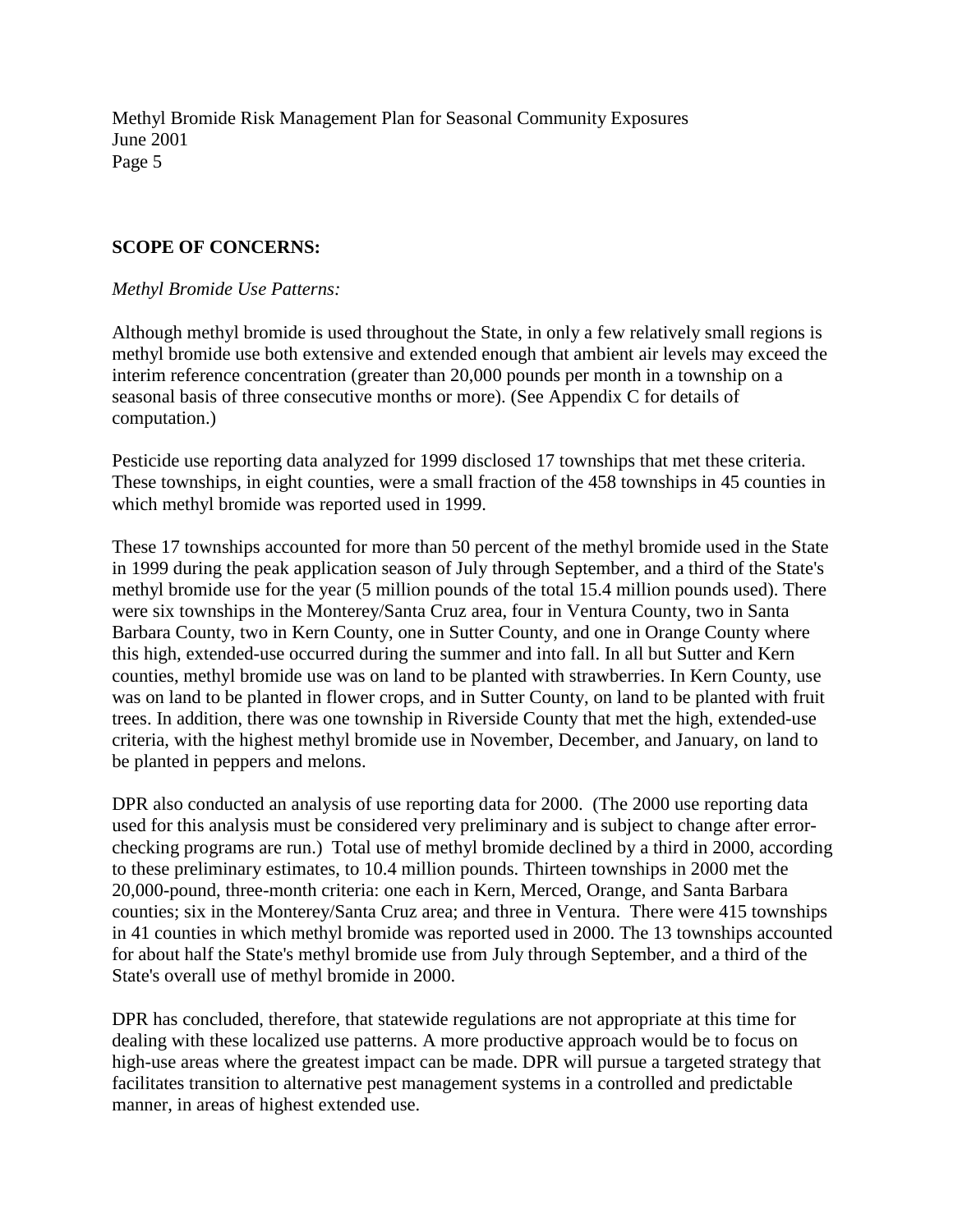#### *Toxicology Data Used to Support Reductions:*

DPR relied on the best science available to calculate a series of reference concentrations for methyl bromide exposure, based on exposure periods that included one day, one week, two to five weeks, six to eight weeks (seasonal), and lifetime. The science on which these values were based was peer reviewed and supported by the National Academy of Sciences panel. The reference concentration for an eight-week period was determined to be .001 to 002 parts per million, that is, 1 to 2 parts per billion.

#### *Impact of New Regulations:*

In January 2001, new regulations governing methyl bromide field fumigations went into effect in California. The regulations set minimum buffer zones around fumigated fields, and expanded the size of most buffer zones, based on the amount of methyl bromide used, method of application, and proximity of the field to people. The size of some buffer zones was more than doubled. Special protective measures were imposed for applications near schools, and notification of persons living near fumigation sites is now required. Furthermore, to reduce exposure to methyl bromide workers, work hours were reduced significantly.

These and other changes mandated by the regulations are expected to affect dramatically how and where methyl bromide is applied. Growers will now have to fumigate smaller plots of land over several weeks. According to reports from industry and the CACs, fields are being split into application blocks three to five times smaller than last year, and the application season has as much as doubled in length. Some specific fumigations are taking three to 20 times longer than last year to complete. Combined with the limits on work hours and other restrictions, the amount of methyl bromide applied on any given day will be reduced. Some acreage, because of its proximity to occupied structures or other sensitive sites, can no longer be fumigated.

The reference concentrations set out in DPR's risk assessment are based on exposure *averaged*  over a given period, be it one day, a week, several weeks, or months (with less exposure allowed as the period of continual exposure lengthens). With acreage that can be treated each day limited both by regulation and by logistical factors (e.g., worker hours), the application season has been lengthened, but less methyl bromide may be used on any given day. This can reduce ambient air levels averaged over time, and therefore, *average* exposures can be lower. The changes in use practices that result from the new regulations, therefore, may resolve many exposure concerns. DPR cannot logically justify or scientifically support imposing new restrictions based on ambient air levels that were the result of use practices that may no longer be employed (that is, use practices in effect before the new regulations).

In short, effective implementation of the new regulations will help reduce community exposure to methyl bromide. Furthermore, overlaying another series of restrictions on the regulations will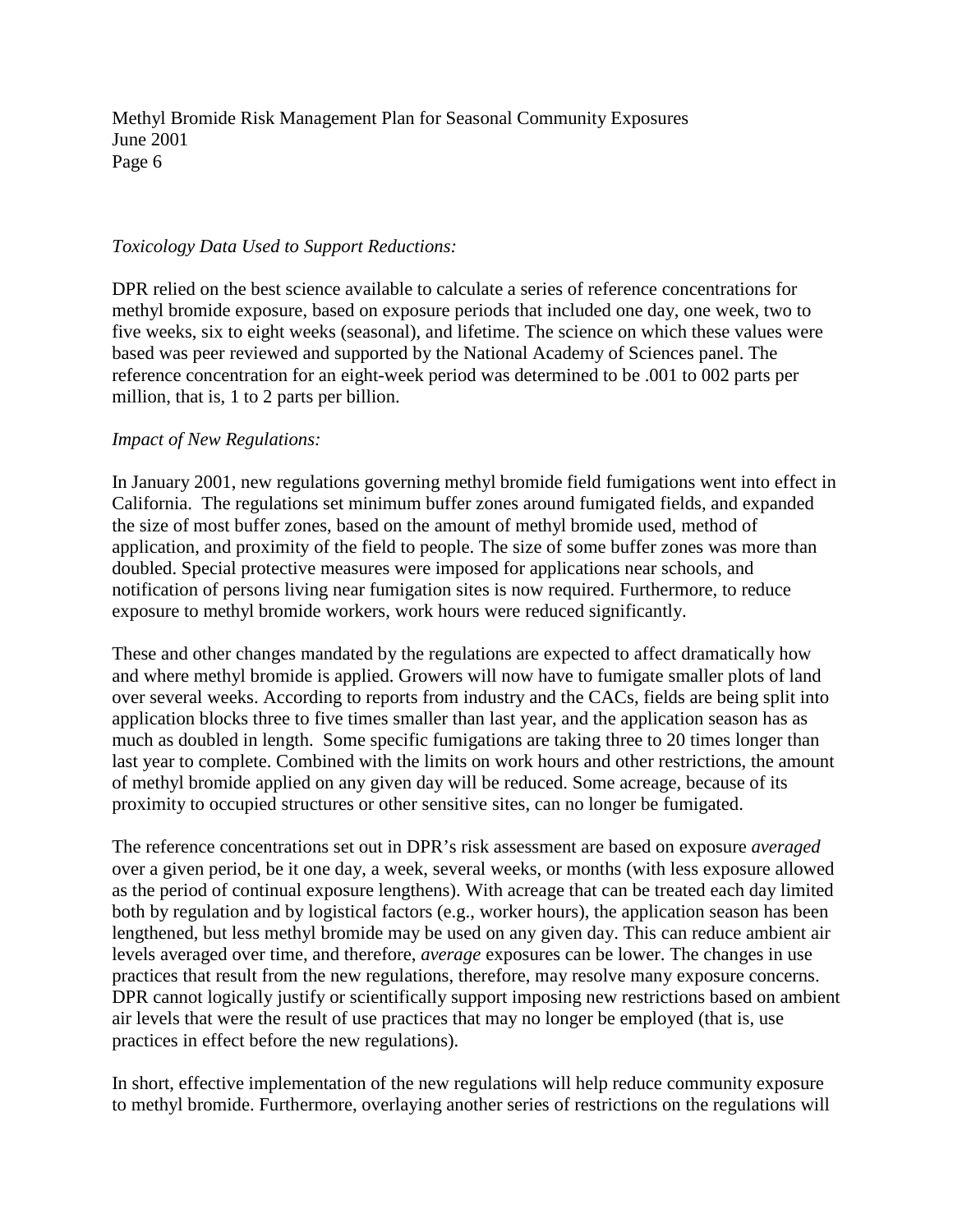make it impossible to scientifically assess the impact of the regulations on methyl bromide use practices and resulting ambient air levels.

#### *Air Monitoring:*

In their analysis, DPR staff recommended additional monitoring in 2001 to gauge the impact of the regulations on use practices and validate the correlation between use of methyl bromide and resulting ambient air levels at varying distances from the application. Starting in July, DPR and ARB will conduct monitoring in the same areas the two agencies monitored in 2000. The goal is to evaluate real-world use this year since air monitoring data from 2000 may not be applicable under the new regulatory scheme now being carried out. A detailed description of the monitoring plan will be available online after July 1, 2001, at  $\langle$ www.cdpr.ca.gov>.

In addition, DPR is requiring the methyl bromide registrants to conduct additional monitoring in the next several months, focused on the high, extended-use townships. This will provide data to allow DPR to greatly expand its analysis. For example, DPR will be able to determine if air concentrations vary with geographic region and/or season.

The reevaluation notice and the summary of the reevaluation process are attached. Please note that should a registrant fail to submit data required by a reevaluation notice, California law allows DPR to suspend or cancel sales and use of the pesticide products.

#### *Approaches to Limit Exposure:*

Growers of the State's strawberry crop are the largest users of methyl bromide. More than 95 percent of California's strawberry acreage was treated with methyl bromide between 1997 and 1999, according to a UC analysis of pesticide use data. That same study (published in the May-June issue of UC's *California Agriculture* magazine) points to a significant amount of research conducted to identify effective chemical and nonchemical alternatives to methyl bromide for strawberry growers. UC research has found that not fumigating results in yield reductions of 40 to 60 percent. Therefore, it is reasonable to conclude that most growers will choose to fumigate either with methyl bromide–even at an increased cost–or with an alternative chemical or nonchemical method.

Modifying the use of methyl bromide to fumigate strawberry fields before planting is the most critical element of this plan. California is the nation's leading strawberry grower, accounting for about 85 percent of the nation's production, on approximately 25,000 acres. Strawberry fields are typically treated annually (or in a few cases every other year) with methyl bromide. Strawberries are a high-value crop that can be raised economically on relatively small-sized plots. Most of the State's commercial strawberry acreage is concentrated in coastal counties,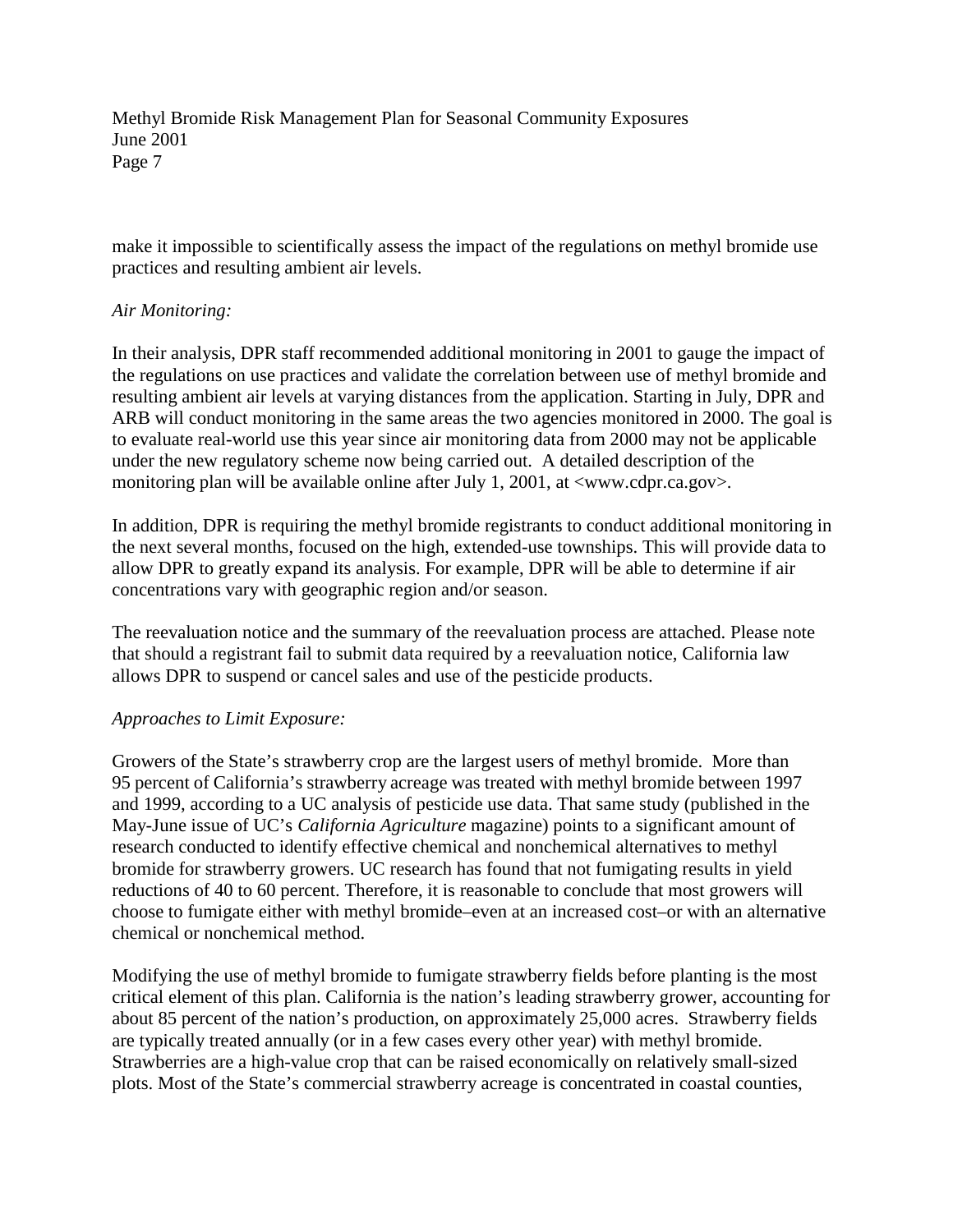primarily Monterey, Ventura, Santa Cruz, and Santa Barbara, with urban or suburban development nearby.

As part of its analysis of mitigation options, DPR evaluated limiting use by township and concluded that there are serious and potentially insurmountable logistical barriers to carrying out a system of caps for methyl bromide. Limiting use through edict (that is, through caps) could be accomplished but with great difficulty and limited prospects of success. Moreover, the resources and effort involved in doing so would compromise the successful implementation of the new regulations being carried out this year for the first time. DPR is especially concerned that caps on methyl bromide use could result in supply inequities that in the strawberry industry could unfairly punish small, family farms, many of them minority-owned.

Caps may also force some growers to use alternative fumigants that could have unanticipated environmental or health consequences (as it is unlikely that they would choose not to fumigate, considering the yield reductions).

The methyl bromide air levels of concern are limited in scope, and are not of statewide concern. Therefore, we will focus our efforts in specific communities. Even a worst-case analysis of the air monitoring results from 2000 does not indicate an immediate health concern and, therefore, do not warrant measures that could jeopardize the successful implementation of the current methyl bromide regulations. A managed phasedown is a more prudent and responsible approach, allowing DPR, CACs, and industry to work at the local level to carry out a staged alternatives implementation plan that is practical and can be quickly put into action, and at the same time avoids sudden supply scarcities that can lead to predatory activities that adversely impact smaller farming operations. Under consideration are pilot programs evaluating the rate of methyl bromide applied per acre to reduce it to the lowest possible efficacious rate, and focusing the use of newly available alternatives in the high, extended use areas.

## *Availability and Use of Alternatives:*

As the supply of methyl bromide becomes more limited and costly, farmers have become increasingly interested in using alternatives. Many have expressed interest in using two, recently registered 1,3-D fumigant products that can be applied to strawberry acreage through drip irrigation.

## **Conclusion:**

DPR has already dealt with the most critical exposure issues regarding methyl bromide by adopting regulations designed to reduce acute exposures. Effective implementation of these regulations is critical. Related to this, we must expand our monitoring efforts and initiate practical steps to reduce seasonal exposures.